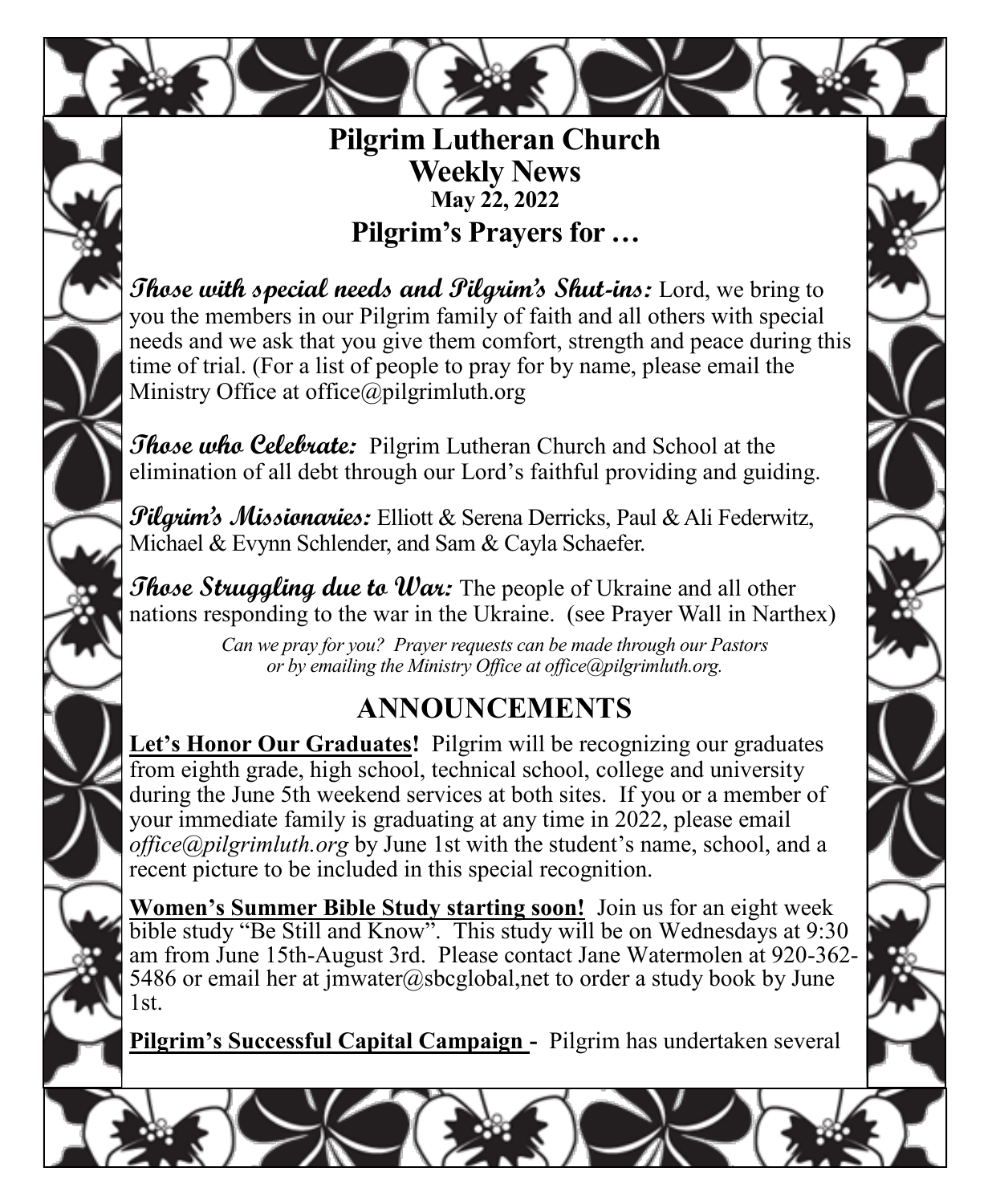large projects in the past 15 years that incurred over \$7MM in expenses. Through the sacrificial giving of many people, we are happy to announce our present plan is to eliminate the remaining \$222,350 by the end of 2022. Through your generosity, we have now completed our goal!

**Are you unable to attend on-site worship or weekly bible study?** The Saturday 5:00 pm Traditional services, Sunday 10:30 am Contemporary services, Monday morning 10:00 am Bible Study meetings, and 7:00 pm Worship on Wednesday services are always live streamed at *vimeo.com/pilgrimlutheran* (or from the pilgrimluth.org homepage, just click the link "Watch Online"). This Vimeo site also has previously recorded services and classes available to watch anytime.

**Pilgrim Family Day!** Join us for a burgers and brats, large group kickball, devotions, music and more! This FREE family event is for ALL Families, ALL ages on Saturday, June 11th from 2:30-4:30 pm at the Suamico site. Please sign up to attend at the Welcome Center (or online registration is available at pilgrimluth.org), so we can ensure we have enough food.

**Upcoming Teacher Appreciation Weekend -** During all June 4th and 5th services, Pilgrim will recognize Day School teachers and Sunday School teachers for their dedication to the Lutheran teaching ministry during the past year. We are blessed to have these Christian servants in our church and school. It is with special gratitude we will also recognize the following staff's milestones:

> John Schultz, 45 years Erin Schaefer, 25 years Patti Giovanetti, 30 years Lynnette Hansen, 15 years

**Pilgrim Young Adults-Camping on Rock Island** - If you are a Pilgrim Young Adult and interested in going on a camping trip, a group will be going June 3-5th to Rock Island. The only cost is the ferry. Everyone will pitch in with food and all are to bring their own gear. A group will be traveling together or you can travel up separately and stay one or both nights, or come for the day. Please contact Rebekah Spaulding with questions & details.

**Save the Date for Church Directory Pictures!** The dates for our church's photo directory sittings will be August 2nd-6th, August 15th-17th, September 6th-10th, & September 20th-24th.

**Spring Cleaning at Pilgrim** - Pilgrim is hosting a spring cleaning day (indoor and outdoor) on Saturday, June 4th from 7:30 am—12:00 pm at the Green Bay Site. The main portion of the work will be spreading mulch. Please bring your own garden tools.

**Church Directory Volunteers -** Additional help is needed in June through Sept. for assisting with church sign-ups, as well as in assisting families when they come in for their photo sittings. In June, an online sign-up genius will be emailed for volunteer shifts. Please find Cindy Muther, Church Directory Coordinator, at the coffee bar on Sundays or contact her at 920-609-8982 to put your name on the list of helpers. Thank you in advance.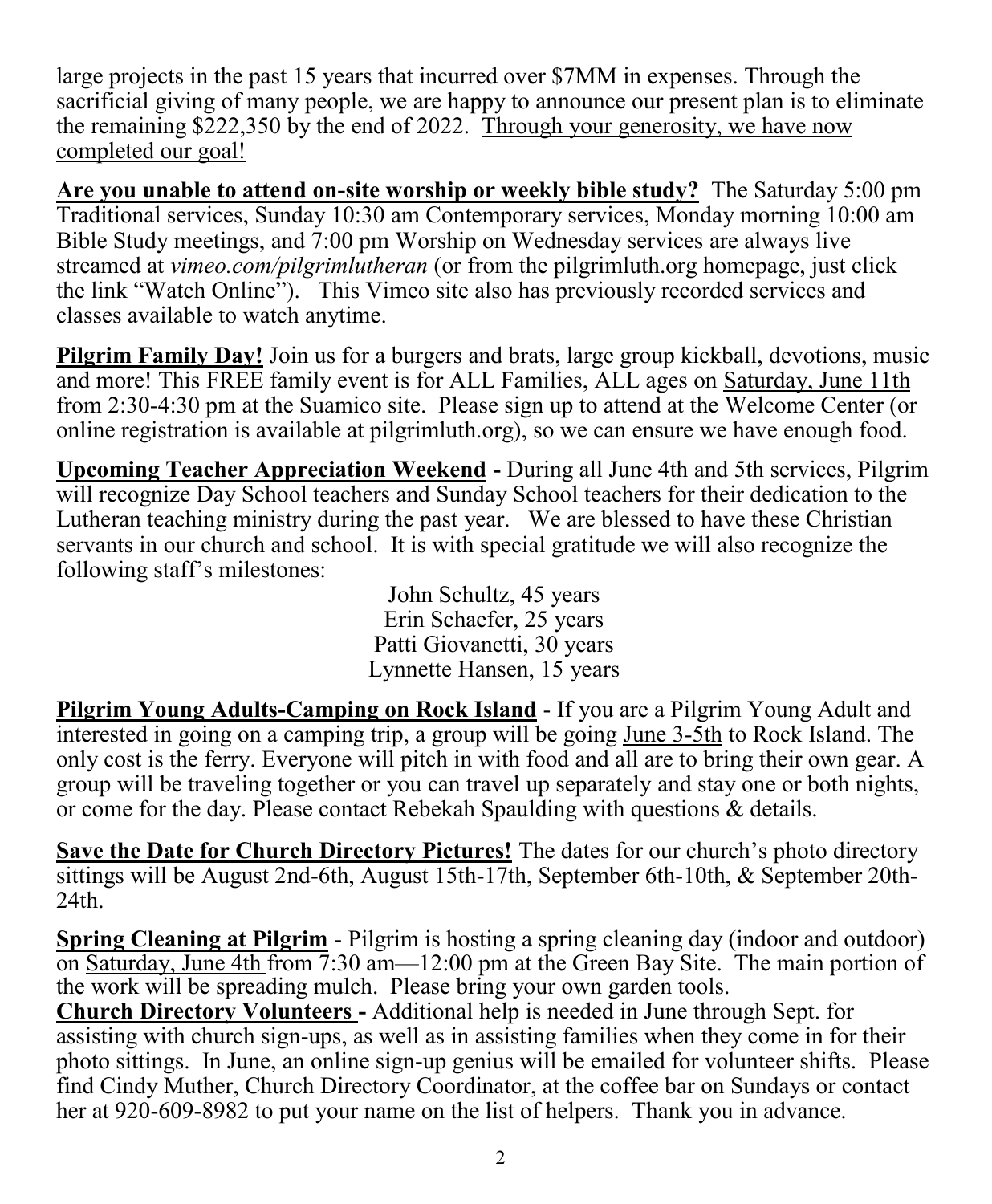**Update on Bible Studies and Activities** - Thank you for supporting and learning through our bible studies this year! Here are the final meeting dates as we move closer to summer:

- Dave Jones's Sundays at 9:00 am**—**Ended Sunday, May 15th
- Bob Bain's Sundays at 9:00 am—Ended Sunday, May 15th
- Jane Watermolen's Wednesdays at 9:30 am—Ended Wednesday, May 18th
- Marianne Oate's Lifelight on Thursdays at 12:30 pm—Ended Thursday, May 19th
- Suamico's Weekly Readings on Sundays at 10:15 am—Last day is today, May 22nd
- Pastor Malme's Mondays at 10:00 am—Last day is Monday, May 23rd
- GriefShare, Mondays at 6:30 pm–Last day is Monday, May 23rd
- Pastor Hanson's Wednesdays at 9:30 am—Last day is Wednesday, May 25th
- Ray Klebesadel's Wednesdays at 8:00 am—Last day is Wednesday, May 25th

**Worship on Wednesday (WoW) in May** – The Wed. evening worship

series, "*Rediscover Church*," will help you respond to several reasons for disconnecting with church like, "I worship God on my own," and "I don't believe in organized religion." Communion is offered each week, and the series continues until Wednesday, May 25th.

**Worship on Wednesday (WoW) in June - August** - Summer changes to W.O.W. Beginning June 1st, the Wed. evening service will match the Pastor, sermon, and service themes for the upcoming Sunday service at the Suamico Site. Communion will be offered every Wednesday.

#### **MISSIONS**

**Coins For Christ** - The "Coins for Christ" focus this month is on POBLO (People of the Book Lutheran Outreach) International Ministries. Consider a one-day local mission trip [\(www.poblo.org\)](http://www.poblo.org) or learn more about volunteer mission opportunities through the SEND MOVEMENT [\(www.thesendmovement.com](http://www.thesendmovement.com)) "The Mission Field is Here – The Time is Now!" POBLO Ministries maintain several VOLUNTEERING CAMPAIGNS: Jesus Film Project (providing Jesus film DVDs to non-Christian homes); Unequally Yoked Project (dating and marrying a Muslim); More Than a Backpack (resources for school or youth group). **The mission field is in our own front yard.** Thank you for needed and appreciated prayers and contributions of support of POBLO Ministries.

**Lutherans for Life (***lutheransforlife.org***) -** Will euthanasia "let the peoples praise you, O God"? Does embryo experimentation "let all the peoples praise you" (Psalm 67:3)? If the heavenly city's structures have the brilliance of gemstones (Revelation 21), what inestimable value resides in the human bodies whom the Lamb has written into His book of life by creating, redeeming, and calling them each? Our witness to the sanctity of life may bring tribulation, but His grace alone has overcome it already (John 16:33).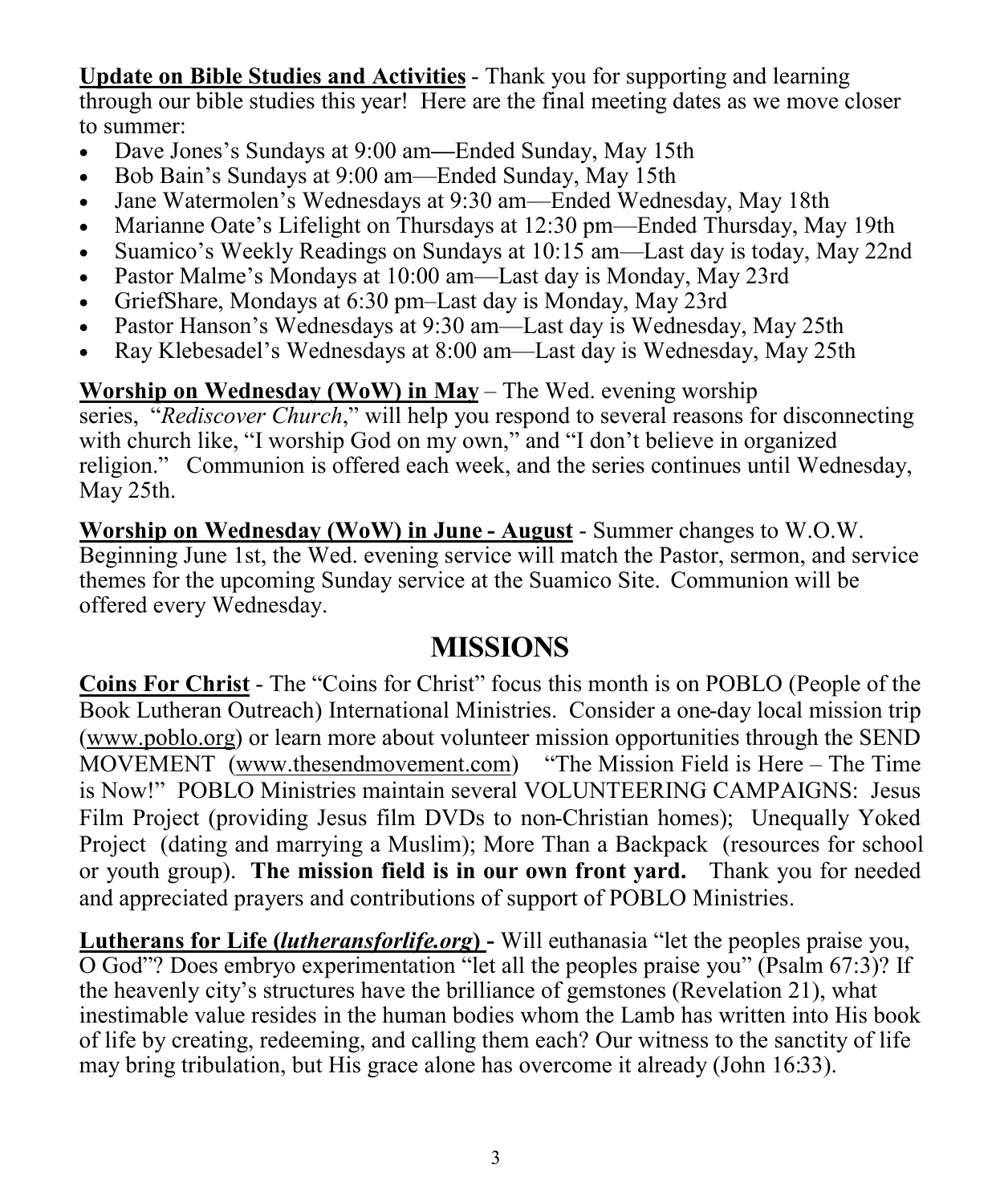# **CHILDREN AND YOUTH NEWS**

#### *Youth Contact: Rebekah (920-965-2233) or [Rebekahspaulding@pilgrimluth.org](mailto:Rebekahschumacher@pilgrimluth.org)*

**VBS Adult Volunteers Needed!**- We need ADULT volunteers, please see the VBS table for more details! Youth volunteers are always welcomed! It takes many generous adults and youth (4th grade and up) volunteers to provide a fun/caring VBS experience. Leaders and assistants are needed to work with children using curriculum provided to help them apply the Bible lesson to their everyday life. 7th and 8th graders can use this as 2 service projects!!!

**Confirmation pictures are here!** Pick up your child's pictures at the Welcome Centers.

**High School Girls Bible Study:** All high school girls are invited to a High School Girls Bible Study on Monday, June 6th at Starbucks on Lineville Rd. and Monday, June 20th (location TBD) from 7-8:30 pm with Rebekah (Youth Director) Contact her with questions

**VBS -** Vacation Bible School (VBS) returns to Pilgrim this summer! Register early to guarantee a spot for your child for this fun Jesus and me time from June 13-15th (9:00- 11:00 am) for potty-trained children entering 3K to 3rd grade. The cost is \$15 per child if registered prior to June 1st (\$20/child after June 1st). Registration forms are available at the Welcome Center and online at pilgrimluth.org.

**Pilgrim Family Day!** This FREE family event is for ALL Families, ALL ages on Saturday, June 11th from 2:30-4:30 pm at the Suamico site. Please sign up to attend at the Welcome Center (or online registration is available at pilgrimluth.org), so we can ensure we have enough food. There will be burgers and brats, games, devotion & more!

**Help us make a vibrant Jerusalem Marketplace in our Fellowship Hall for VBS** - Our VBS theme is Jerusalem marketplace and several items are needed to make this a successful event. Our list of needs includes: 10 pop up tents/canopies, 20 Mexican blankets or large colorful blankets, woven baskets, clay pots, and other similarly themed items would be welcome. Please see VBS table for our donation list! Please contact Jenny Erickson (jennyerickson@pilgrimluth.org) with questions.

**Thrivent Action Cards needed!** Pilgrim is needing four Thrivent Action Cards to help cover expenses for upcoming VBS, Pilgrim Family Day, and volunteer appreciation efforts. Please contact Rebekah Spaulding if you have access to a Thrivent Action Card.

## **SCHOOL AND DAYCARE NEWS**

#### *School Office: 920-965-2244 and Daycare Office: 920-965-2234*

**Summer is coming!** The last day of school is Friday, May 27th with a noon release.

**Principal Call Update -** The most up-to-date information on our school's Principal search is available at pilgrimluth.org by clicking the box "Principal Call Updates". We prayerfully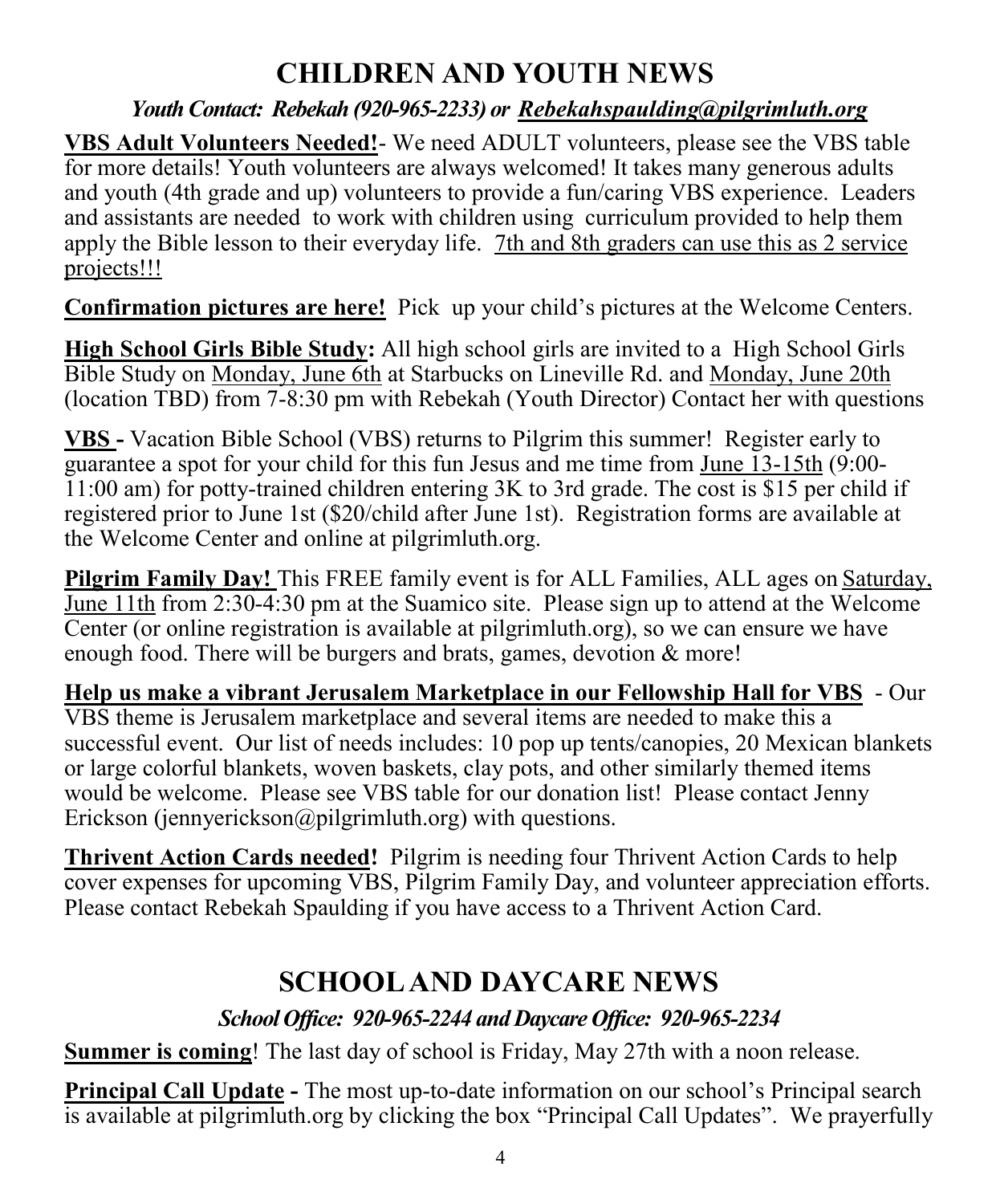continue the Call Process trusting that God has already selected the next Principal, and waiting on His timing to provide.

**Pilgrim Daycare Employees needed** - Do you love working with children? We need you to join the team! Our daycare program is needing a part-time employee to work during the summer and/or school year. Applicants must be 14 years of age for summer position. School year applicants must be 18 years of age. Childcare perks available! Please inquire with Sara Zeilter 920-965-2234 or [sarazeitler@pilgrimluth.org](mailto:sarazeitler@pilgrimluth.org)

# **ACKNOWLEDGEMENTS**

**The Sanctuary Candle** is sponsored this month by Ed and Donna Krebsbach in honor of their 23rd wedding anniversary. Thank you.

**The Altar Flowers** are sponsored this week by John and Joanna Ford-Gustafson in honor of their May anniversary. Thank you.

Do you have a person or date you would like to acknowledge? The chart with available dates is posted by the gym side door andthe donation envelopes are on a table just below it. This envelope can be put in the collection plate or turned in at the Welcome Center.

## **PILGRIM'S MINISTRIES**

**Inquirer's Class -** The Inquirer's Class is our new member class. Session I will be held on Sat. June 4th from 8 am—12:00 pm. Session I material will cover the Ten Commandments. All are invited; prospective, new, and current members. The four classes can be taken in any order.

**Men's Breakfast & Study** - The Men's Breakfast & Study will be Saturday May 28th. This will be the last time we meet until September. We meet in the Fellowship Hall at the GB site. Breakfast is served at 7:30 am and then we will conclude our study on Mountains in the Bible. Please mark that on your calendars and let me know if you will be attending, so we know how many to cook for. The cost is a free will offering. RSVP to Larry Seyferth at 920-366-9170 or Larryseyferth@gmail.com.

**Upcoming P.A.C.K. Events!** On Fri., May 27th we will be handing out small American flags and \$2 bills along with our Connect Cards at the Shawano Ave Kwik Trip on Green Bay's west side at 11:00 am. This will go to noon or until the supplies are gone. This is in celebration of the Memorial Day weekend, blessing people with safe travel, easing a little of their high gas price burden, and giving thanks for the freedom to openly worship and share the love of Jesus with everyone! Please come and help out if you can.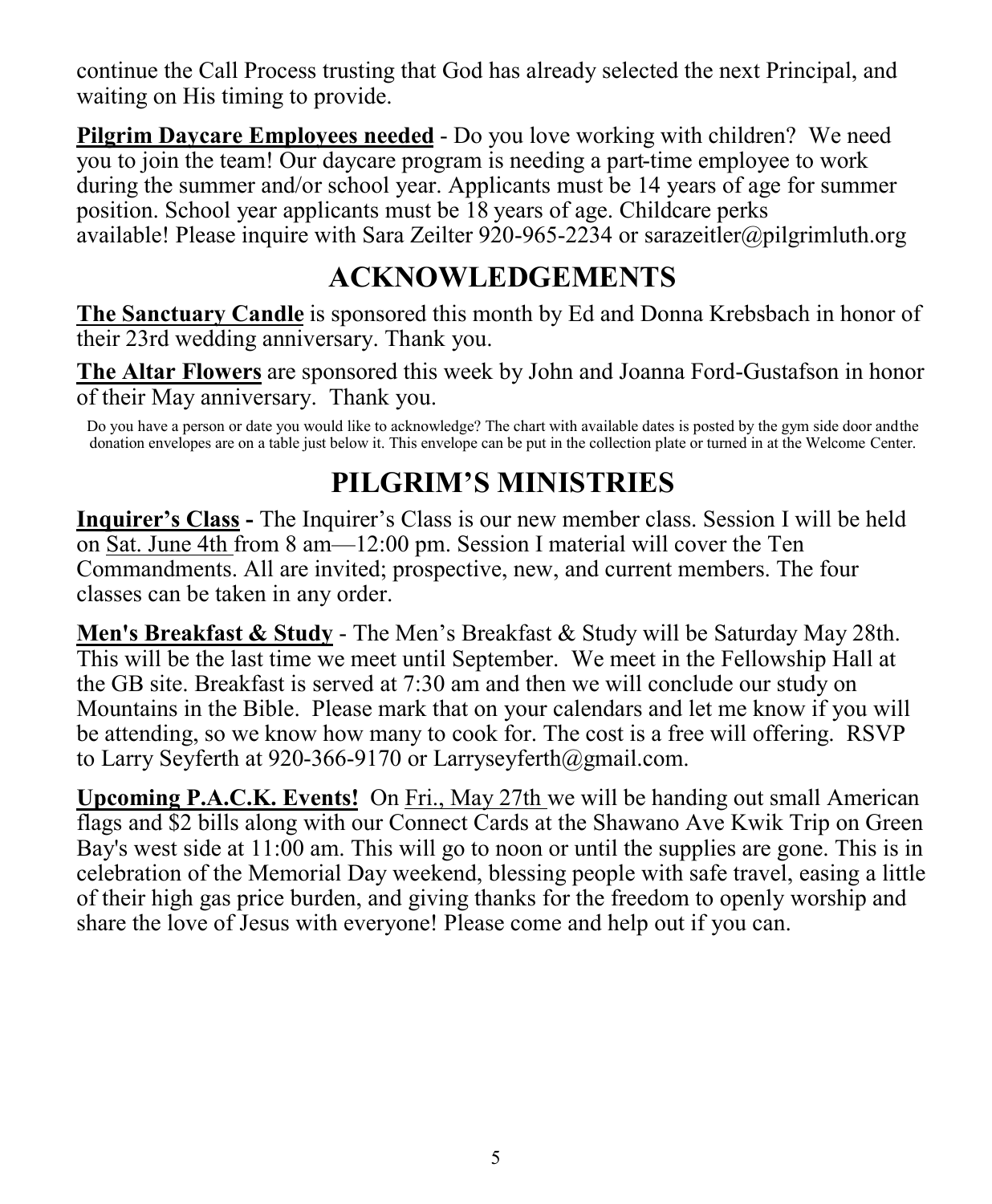### **THIS WEEK AT PILGRIM**

| Sun. 5/22 - Sixth Sunday of Easter/New Member Sunday |                                      |                                                                                      |  |  |  |  |  |
|------------------------------------------------------|--------------------------------------|--------------------------------------------------------------------------------------|--|--|--|--|--|
|                                                      | 7:45 AM                              | Traditional Worship Service (C)                                                      |  |  |  |  |  |
|                                                      | 9:00 AM                              | Traditional Worship Service (C)                                                      |  |  |  |  |  |
|                                                      | 9:00 AM                              | Suamico Blended Worship Service                                                      |  |  |  |  |  |
|                                                      | 10:30 AM                             | Contemporary Worship Service (C and live stream)                                     |  |  |  |  |  |
|                                                      | 10:30 AM                             | Suamico Team Meeting                                                                 |  |  |  |  |  |
|                                                      | 11:30 AM                             | New Member Cake and Punch Reception (FH)                                             |  |  |  |  |  |
|                                                      | 11:30 AM                             | Prayer Ministry (C)                                                                  |  |  |  |  |  |
|                                                      | 1:00 PM                              | Hmong Bible Study (various)                                                          |  |  |  |  |  |
|                                                      | 2:00 PM                              | Hmong Worship Service (C)                                                            |  |  |  |  |  |
|                                                      | Mon. 5/23<br>10:00 AM                | Last Session - Monday Morning Bible Study (C)                                        |  |  |  |  |  |
|                                                      | 6:30 PM                              | Elders Board Meeting (UR)                                                            |  |  |  |  |  |
| 6:30 PM                                              |                                      | Last Session - GriefShare (CR)                                                       |  |  |  |  |  |
| Tues. 5/24                                           |                                      |                                                                                      |  |  |  |  |  |
| Wed. 5/25<br>8:00 AM                                 |                                      | Last Session - Klebesadel Men's Bible Study (CR)                                     |  |  |  |  |  |
|                                                      | 9:30 AM                              | Last Session - Pastor Hanson's Bible Study (YR)                                      |  |  |  |  |  |
|                                                      | 7:00 PM                              | Worship on Wednesday (C and live stream)                                             |  |  |  |  |  |
|                                                      | <b>Thurs.</b> 5/26                   |                                                                                      |  |  |  |  |  |
| Fri. 5/27                                            | 10:00 AM                             | School Chapel and Awards                                                             |  |  |  |  |  |
|                                                      | 12:00 PM                             | Last Day of School, Early Release at Noon                                            |  |  |  |  |  |
| Sat. 5/28                                            | 6:45 AM                              | Men's Basketball (G)                                                                 |  |  |  |  |  |
|                                                      | 7:30 AM                              | Men's Ministry Breakfast/Bible Study (FH)                                            |  |  |  |  |  |
|                                                      | 9:00 AM                              | Praise Team Practice (C)                                                             |  |  |  |  |  |
|                                                      | 5:00 PM                              | Traditional Worship Service (C and live stream)                                      |  |  |  |  |  |
|                                                      | Sun. 5/29 - Seventh Sunday of Easter |                                                                                      |  |  |  |  |  |
| 7:45 AM                                              |                                      | Traditional Worship Service (C)                                                      |  |  |  |  |  |
|                                                      | 9:00 AM                              | Traditional Worship Service (C)                                                      |  |  |  |  |  |
| 9:00 AM                                              |                                      | Suamico Blended Worship Service                                                      |  |  |  |  |  |
| 10:30 AM                                             |                                      | Contemporary Worship Service (C and live stream)                                     |  |  |  |  |  |
|                                                      | 11:30 AM                             | Prayer Ministry (C)                                                                  |  |  |  |  |  |
|                                                      | 1:00 PM                              | Hmong Bible Study (various)                                                          |  |  |  |  |  |
|                                                      | 2:00 PM                              | Hmong Worship Service (C)                                                            |  |  |  |  |  |
|                                                      |                                      |                                                                                      |  |  |  |  |  |
|                                                      | <b>Location Key:</b>                 |                                                                                      |  |  |  |  |  |
| $\mathsf{C}$<br>CR.                                  | Church/Sancturary<br>Conference Room | Room 130 UR<br>Upper Room<br>Rm 244/245<br>Room 144 YR<br>Youth Activity Room Rm 241 |  |  |  |  |  |
| FH                                                   | Fellowship Hall                      | Room 142                                                                             |  |  |  |  |  |
| G                                                    | Gym                                  | Room 125 Note: The live streaming                                                    |  |  |  |  |  |
| $Churoh$ Library<br>т                                |                                      | $D_{\rm com}$ 142 link is available at                                               |  |  |  |  |  |

L Church Library Room 143 TWR Teachers Work Room Room 212

#### **Update on Bible Studies**

*Please note the final dates for bible studies on the second page of announcements. Most studies are*  Scripture is *concluding*  God-breathed ... *this month*  2 Timothy 3:16 *and will resume in the fall.*

## **Church Attendance**

Members and visitors, please let us know that you are with us today! Whether you are joining us online or in person, please register your attendance in one of the following ways:

- $\Rightarrow$  Sign the attendance pad at the end of the pew, or
- $\Rightarrow$  Visit pilgrimluth.org and click the link "Online Checkin" to complete the attendance form, or
- $\Rightarrow$  Use the below QR Code. *To use the QR code, just focus your smartphone's camera on the QR image below and click the link that appears to fill out the attendance form.*

OR Code



*pilgrimluth.org*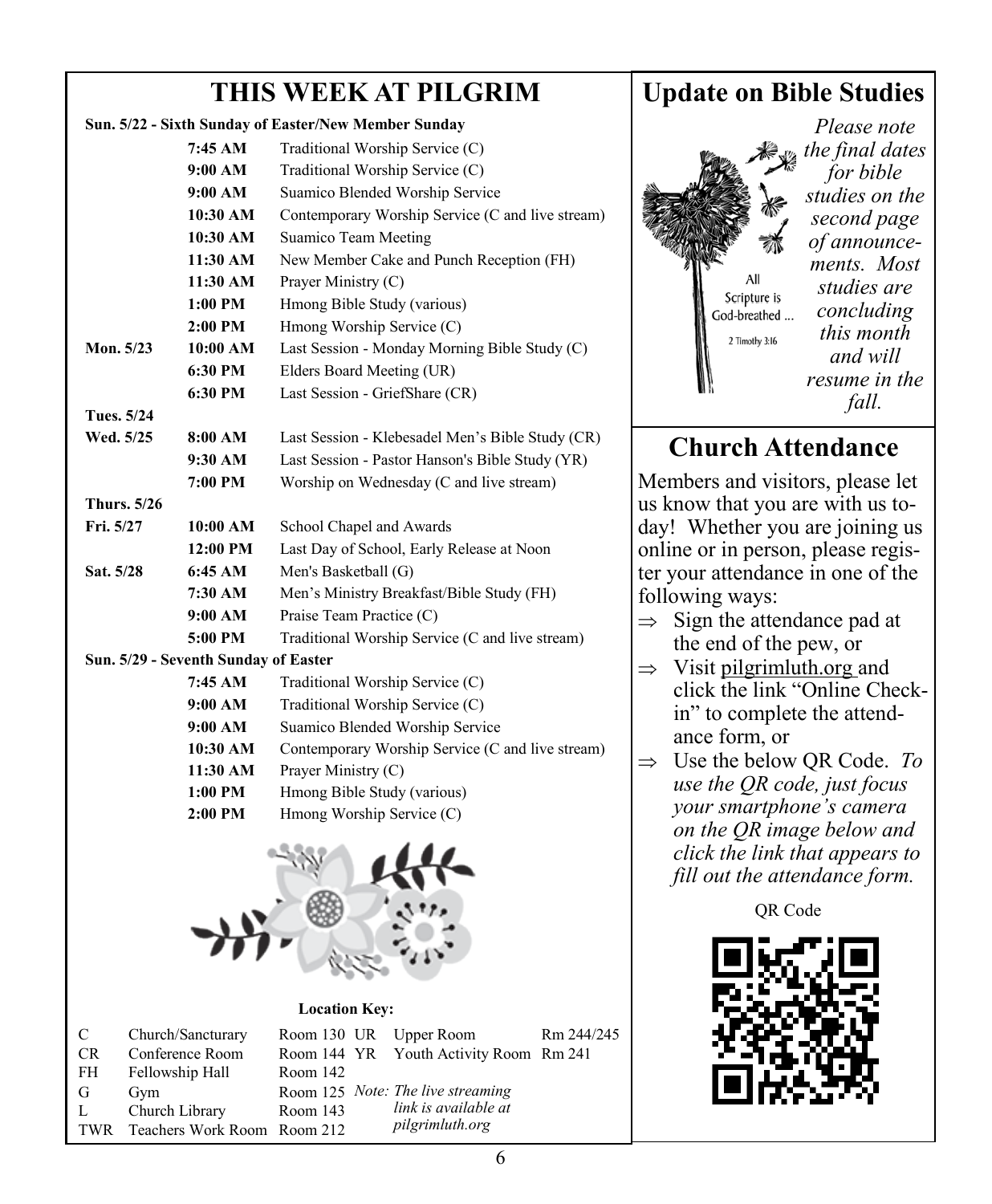## **STEWARDSHIP**

**6th Sunday of Easter,** Isaiah 55:6-11

Some people don't consider God to be faithful. A few tests of faith, and they abandon the Lord and their trust turns to fate, luck and a reliance on self. A loss of job, health or property sours them on God's providence. What a tragedy! God's grace is operational, first of all, in the spiritual realm. God promises that our soul is safe and protected from evil and death. Physical well-being, wealth and temporal gifts can also be part of God's grace to His children. Yet His ways are not our ways. God's plans for us may not always agree with our plans for God. As His children, He will not abandon us or forsake us, and, as His stewards, we look to Him to provide blessings of every kind for us to manage. May we continue to trust God to provide for us in body and soul, and employ whatever He gives in His service.

#### **His Love, Our Response**

| Last week's Worship Attendance      | 587            |
|-------------------------------------|----------------|
| Last week's Offering (Week $\#46$ ) | \$39,435.00    |
| Last week's Budgeted Need           | \$25,862.00    |
| <b>YTD Offerings</b>                | \$1,252,775.00 |
| <b>YTD Budgeted Need</b>            | \$1,299,422.00 |

Thrivent Choice Dollars Fiscal Year-to-Date Total: \$9,571

 *Thank you for designating your Thrivent Choice dollars to Pilgrim Lutheran! Interested in how you can assign Thrivent funds to our church and school? Visit thrivent.com/choice to designate Pilgrim as the recipient of your Thrivent Choice Dollars.* 

## **2022 Pilgrim Lutheran Debt Reduction Campaign Completed!**

| Week | <b>Total Debt</b><br><b>Reduction</b> | <b>Contributions still</b><br>needed to be debt free | $%$ of<br>Goal |
|------|---------------------------------------|------------------------------------------------------|----------------|
| 1 —8 | \$222,350                             | 80                                                   | 100%           |

#### **Simple Ways to Give**

- **Offering Plate -** Place in offering plate during the church service.
- **Mail or Drop-off -** You can mail your offering to: Pilgrim Lutheran, 1731 St. Agnes Drive, Green Bay, WI 54304 or drop-off at the Welcome Center.
- **E-giving -** Online giving is easy using your checking account or your debit/credit cards. From our *pilgrimluth.org* website, follow the "Menu" in the upper left corner to "E-Giving".